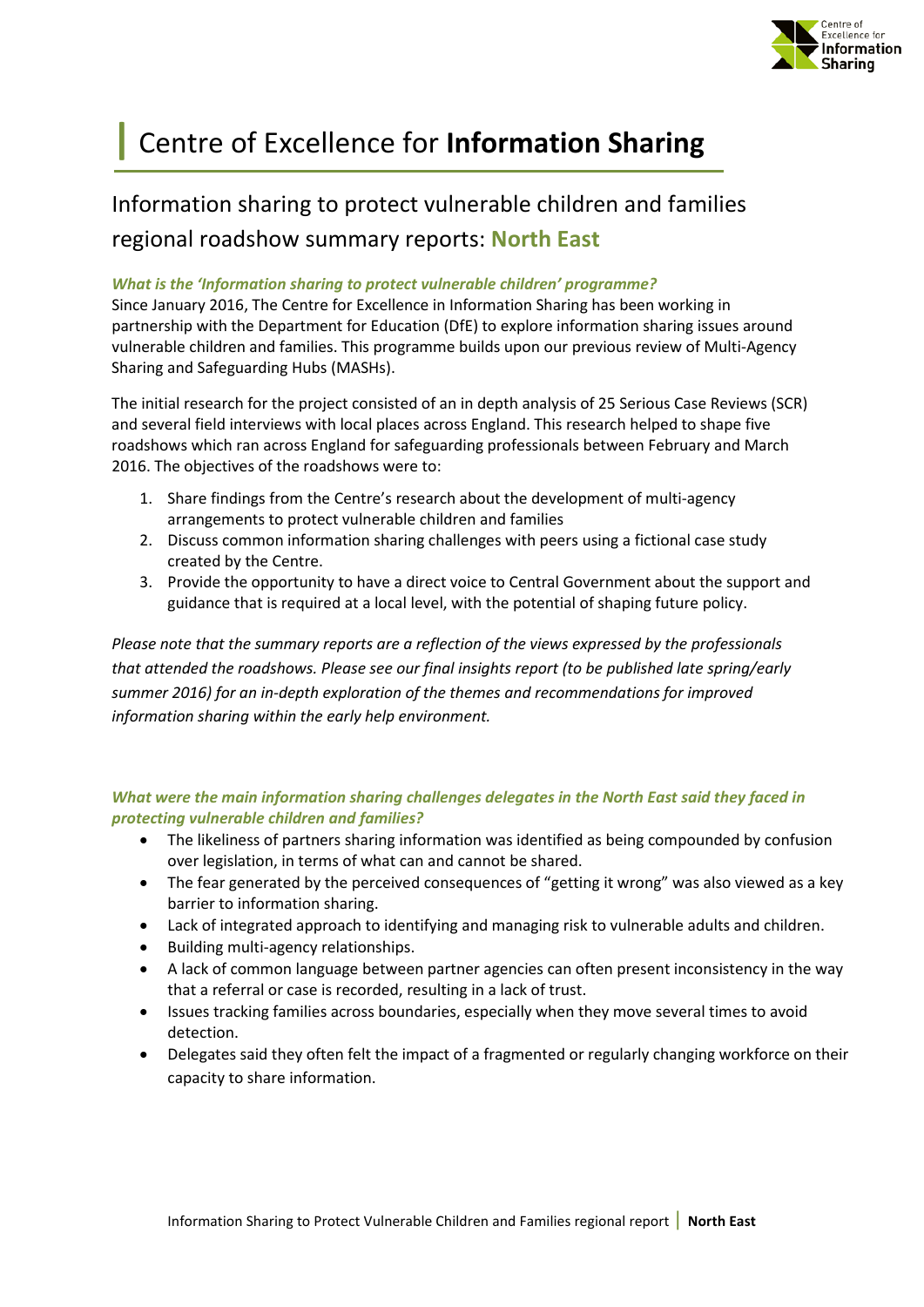

#### *What did delegates in the North East say were the best way of overcoming these challenges?*

#### *At a local level*

- There was a strong emphasis on developing relationships within safeguarding partnerships. Delegates felt that strong relationships could be forged through agreement over uniformity on the terms practitioners use so that everyone is "speaking the same language".
- Allied to this, delegates raised the issue of how communication methods support multiagency sharing: they suggested investing in secure, technological solutions to make it easier for practitioners to engage in multi-agency meetings, e.g. video-linked conferences.
- Housing services host a great wealth of information about a family. Efforts should be made to ensure that information flows are improved between housing and partners.
- Delegates recommended building feedback loops into referral processes so that the right agencies are in the room, and information about vulnerable families is shared earlier.
- Building in stronger supervision processes and more time for professional reflection would help to overcome this barrier.

#### *At a national level*

- Delegates suggested that Academy Schools need to be fully aware of their responsibilities for safeguarding, despite their statutory autonomy.
- There is a need for more clarity and consistency of national messages about good practice in information sharing to protect vulnerable children and families to reduce "grey areas".
- There is also a need for consistency not just in guidance but in the narrative and focus from a range of national agencies such as the Information Commissioner's Office and Ofsted.

#### *What were the main asks of Central Government and national organisations?*

- There was a strong call for information sharing systems to be reflective of practice, rather than the practice being driven by the way these systems are designed. They believed that better commissioning would help to tip the balance in favour of concerns being shared earlier and more frequently, and were keen for support at a national level to help strengthen their commissioning processes in this area.
- Delegates wanted support to strengthen cross-border handover of information about families who move between different authorities / health / police boundaries.
- Delegates were aware that organisations staffed with workforces that are fragmented or poorly led are less likely to share than one where there is more investment in well-trained front-line staff. They called for support from Central Government to develop leaders that could develop their workforce to meet these challenges.
- Delegates said local multi-agency arrangements would benefit from co-ordinated guidance and support across Central Government – especially around the use of feedback loops throughout the system to ensure all agencies understood the bigger picture of risk to vulnerable children and families.